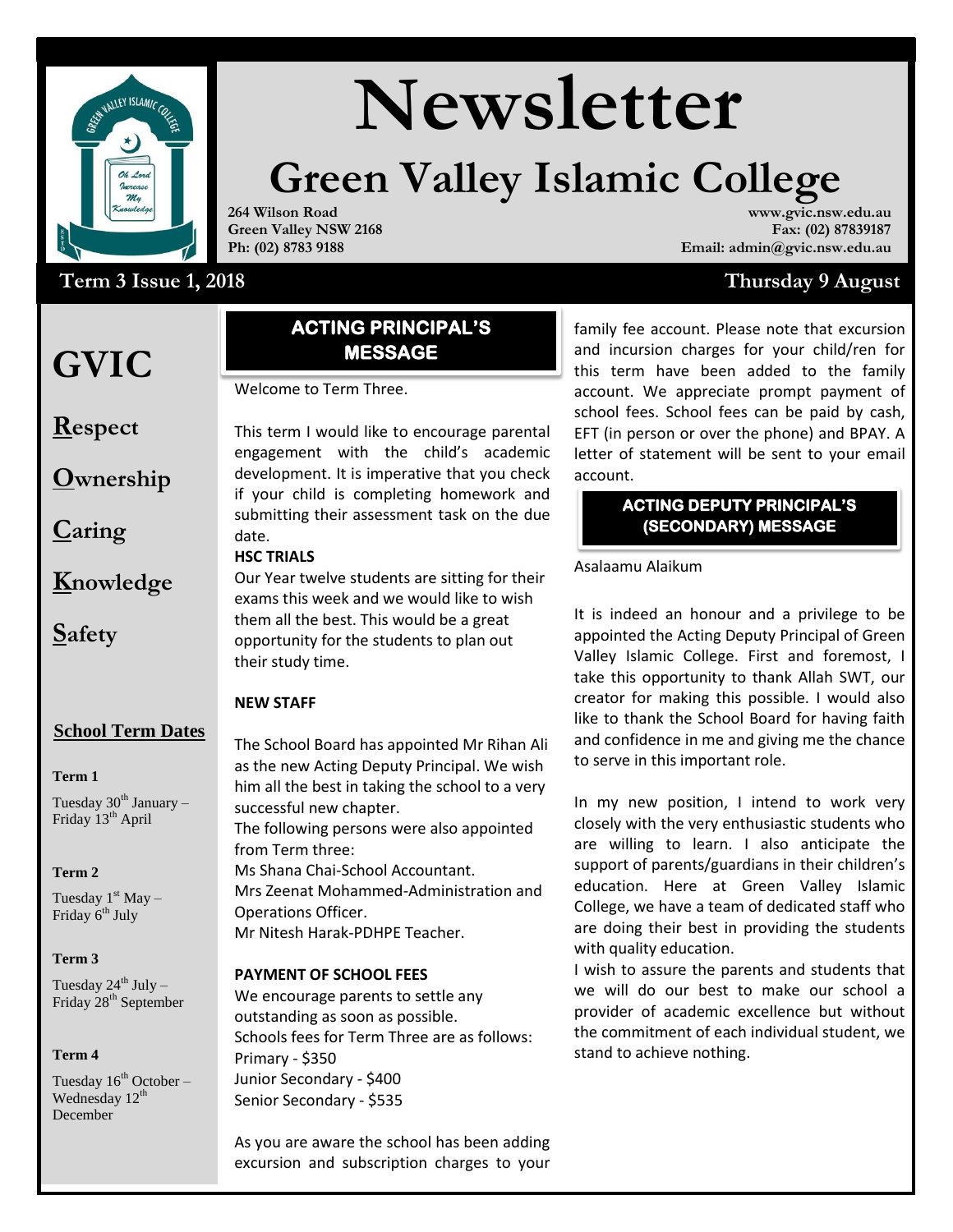The learning process begins in the homes where parents help their children set realistic goals. I would like to encourage each parent/guardian to take a more active role in their child's education. We all have quite busy lives, however, taking just a few minutes in the evening to either read to your child, help them with their homework or help them get organised for the next school day will benefit everyone.

#### **HSC Trial Examination**

Our Year twelve students are currently sitting for their HSC Trials and on behalf of everyone; I wish them all the best. All students will be required to attend school every day of the non-exam weeks in Term three. Teachers will be following a thorough revision program and providing feedback on their performance in the Trial Examination. Attendance in these non-exam weeks will be compulsory. I request all the parents to provide all the support that they can to take their child through this challenging period.

#### **Diaries**

This is an important organisation tool for all students. Diaries need to be signed by parents at the end of every week to see if there are any messages from teachers. Diary checks are carried out by roll call teachers during roll call. Students are expected to display the diary each lesson so they can note down the given homework and any messages can be written by their teachers. Failure to use diaries effectively can lead to poor organisation, problems with time management and in turn, lower academic results.

#### **Attendance**

It is very important your child attends schools on time. The High School runs DEAR time so it is essential students attend roll call when the bell goes at 8.15am. If students are late they will need to get a late note from the office. As such, students arriving late miss out on Roll-Call checks and announcements. They also miss out on Taleem Sessions and are unable to do any effective reading during this time. Therefore, I request all parents to please make an effort to drop their child to school on time.

#### **Class Changes**

Students in Years seven to ten are put into respective classes based on their performance in the Half-Yearly and Yearly Examinations. Students who do well during Semester 1 are moved to the more challenging classes as an incentive and at the same time students who have not done well are moved to relatively smaller classes so that extra help can be provided. They are given the opportunity to redeem themselves once again in the Yearly Examination and move up in the following year. This transition has been finalised and students have been moved to new classes in Week Two.

#### **School Policies**

Updated policies that affect the day-to-day administration of the school are available on the school website. Parents are urged to read them and be aware of the accountability and expectations. I look forward to working with you all to bring about positive changes that will ensure success in all aspects. Please feel free to talk to me about any issues that you may have about your child's educational journey at the college.

#### **Parent-Teacher Meeting**

Parent-Teacher Meeting for Years seven to eleven was organised in Week one of this term. We had a good turnout of parents and I would like to thank all these parents for taking their time out and making themselves available to discuss the Semester One Reports with the teachers. I strongly believe that a child's journey through a school depends very much on the partnership between parents, teachers and our students. We need to create a positive relationship to provide the best support we can to our children.

Those parents who were not able to attend, I wish to highlight to you some of the benefits of such meetings:

1. It gives you a better understanding of your child's performance in different subjects.

2. You get to discuss your child's behaviour in the classroom.

3. It enables teachers and parents to make plans for the provision of support where needed. This support needed must be put into place now before it is too late.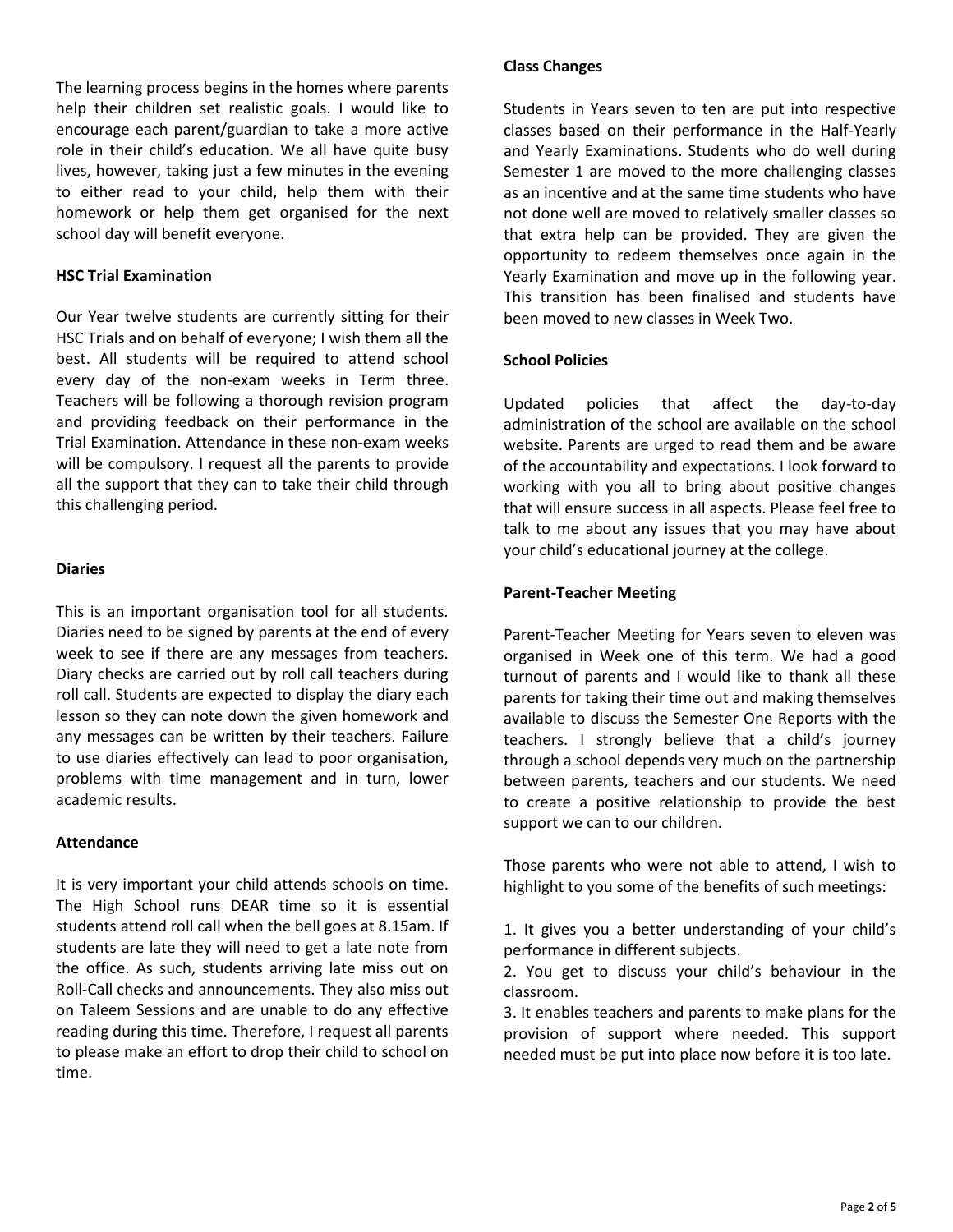#### **SECONDARY ENGLISH DEPARTMENT**

The English Department has placed great emphasis on the Renaissance Accelerator Reading Program which is aimed to improve the reading, writing and comprehension of students in Years Seven to Ten. As student's progress through their High School lives it is essential for them to be able to comprehend a range of texts and build an extensive vocabulary. As an incentive students who have achieved first, second and third place in the classes will be rewarded with gift cards for popular stores during Literacy Week.

The English Department also conducts English support classes to assist students improve their overall reading and writing skills to ensure it is hoped that these will assist level will assist students in the long run as it coincides with the Schools vision to improve overall High School Certificate Examination results.

Moreover, a reminder that Wordflyers is not only a program that can be accessed at school but is just as easily available from home. Wordflyers is a fun and interactive way through which students are able to increase their literacy skills.

Also extra writing sessions for Preliminary students are conducted weekly to help improve their writing skills.

Students and parents are reminded that all workbooks are up to date and to ensure that all work is completed from their workbook as students will be using the notes for the upcoming assessments and Yearly Examinations. Students are to take into consideration that English is based paramountly on analytical and creative skills and therefore students should be listening attentively and completing all tasks set.

#### **WELFARE REPORT**

#### **Welfare and Discipline**

Student attendance: NESA requires students to study subjects for a prescribed amount of time, which are the mandatory hours of study. Normal school hours at GVIC are from 8:15am until 3:20pm. If a student arrives to school late, he/she will need to provide valid reasons to the Administrative staff. If a student is late to school for more than two days in a week, he/she will be placed on Afternoon Detention.

*Please note that students who leave school early on a regular basis, are late or absent without any genuine reason may not meet the mandatory hour's requirement to qualify for the award of RoSA, Preliminary Certificate or Higher School Certificate (Secondary).*

#### **Hygiene:**

The Green Valley Islamic College prides itself in the safe, secured and clean environment the school is situated at. As such, it is of essence that students practise healthy hygiene habits at all times. This does not only keep the school clean, but also enables students to live a healthier life. Teaching students healthy hygiene routine can create habits that last throughout their lives.

- Washing hair
- Bathing
- Skin care
- Oral hygiene
- Underarm care
- Hand-washing
- Disposing off rubbish/sanitary items in the appropriate bins

#### **DEPUTY PRINCIPAL'S (PRIMARY) MESSAGE**

Assalamu Alaikum

#### **PRIMARY HIGHLIGHTS**

On behalf of Primary, I would like to welcome the parents and once again anticipate partnership as we work towards our students' academic improvement and well-being. We would also like to seek parental cooperation in order to provide a safe and supportive learning environment for our students.

It is imperative that we, as primary educators ensure the development of our students' intellectual and social growth. Looking at the range of activities that our students engage in reflects our focus, as we work towards maintaining the balance.

#### **NAIDOC Awareness**

Primary students further enhanced their understanding of the Aboriginal culture by having an **interactive**  session on NAIDOC (National Aborigines and Islanders Day Observance Committee) awareness. They had various rotational stations that included Aboriginal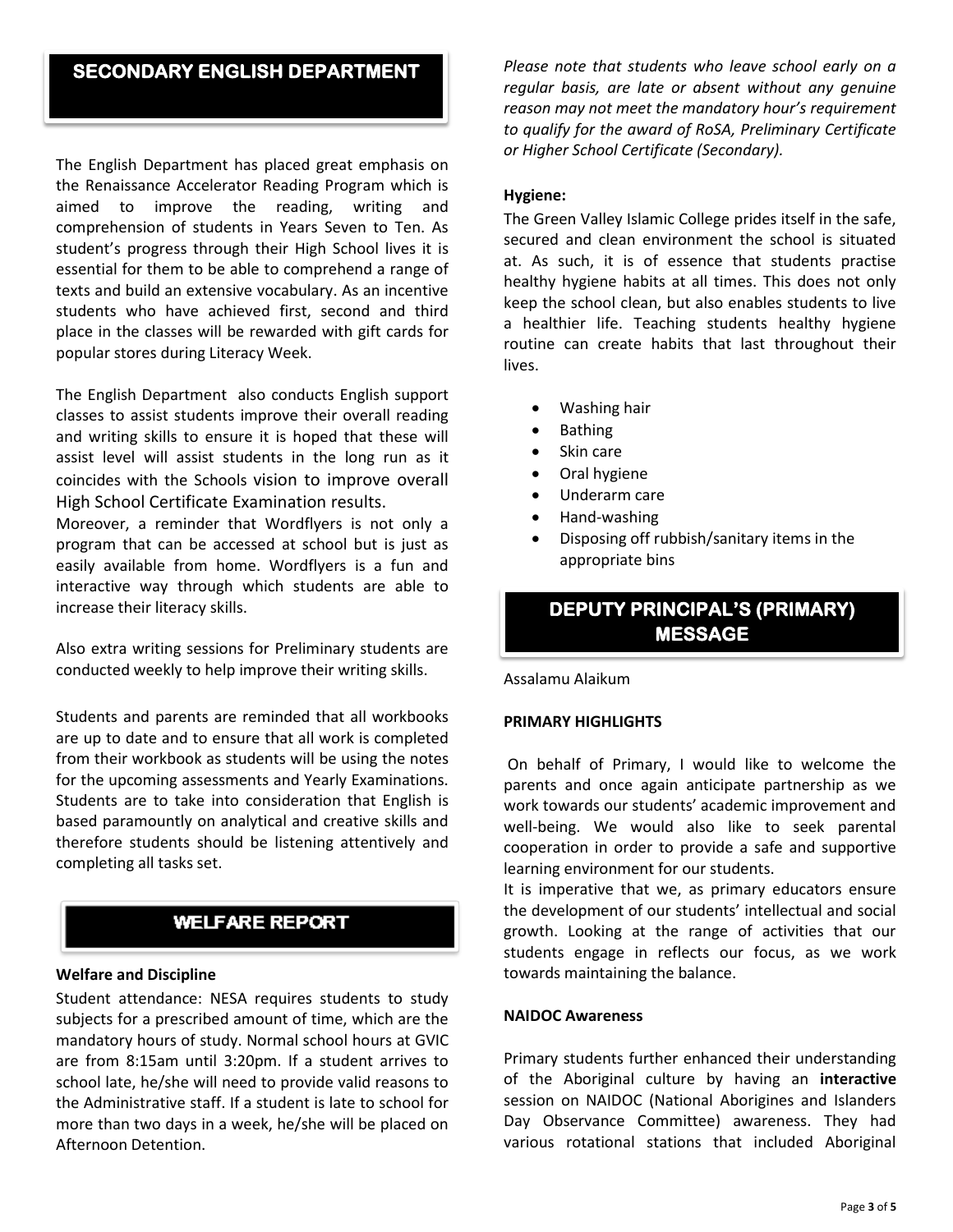Story Telling Corner, Craft work and a range of Aboriginal Artefacts on display. The decorations created an appealing environment that was appreciated by all and increased student engagement.





#### **Interviews**

Most of the parents attended the Primary Parent-Teacher interviews on the 5th of July and we thank them whole-heartedly as it showed that we have their cooperation in helping the students improve academically. The interviews were very useful as it provided the platform for teachers to communicate about the areas of need. Parents who for some reason were not able to meet the teachers are requested to contact the school office to make another appointment. Term Three Parent- Teacher interviews are scheduled for the 27 September and we look forward to meeting the parents.

#### **Upper Primary Growth and Development Sessions**

Students had informative sessions on 4 July, 2018, focusing on hygiene and awareness of changes that they experience as they grow up. Separate sessions were conducted for the students. This was part of the transition program as they prepare for their next phase of education in high school. Such areas of learning are further consolidated through the students' Physical Development and Health lessons (PDH).

#### **Maths Cup**

Year Six students will compete with other schools at Amity College for the Maths Cup on the 6 September, 2018. Year six teachers are investing time and effort to help students prepare for this event. Students will focus on problem solving and use higher order thinking skills to work mathematically. Please note that this is a very challenging event and students will benefit from additional assistance in order to do well.

#### **Inter schools Public Speaking Competition**

Years Three – Six students will be competing with two other schools on the 5 September, 2018. Students are currently being mentored during lunch time to further develop their public speaking skills. Speaking and listening skills are part of the Literacy program for each class however, students will benefit from given additional support to develop their communication in various contexts.

#### **Term Three Assessments**

Assessments for Term Three are scheduled for Week Eight. Timetables and details have been submitted to parents. Please contact your child's class teacher if you have not received one or are seeking further clarification with regards to the above. Parents are also reminded that apart from assessments during Week Eight, students are engaged in on-going tests therefore regular attendance is compulsory for a good achievement.

#### **Athletics Carnival**

The Primary Sports Committee have organised a fun but competitive carnival on the 26 September. As part of fund-raising for Year Six graduation, the school will be running the canteen at the stadium. To make this day a success, we encourage parents to join their children and show support.